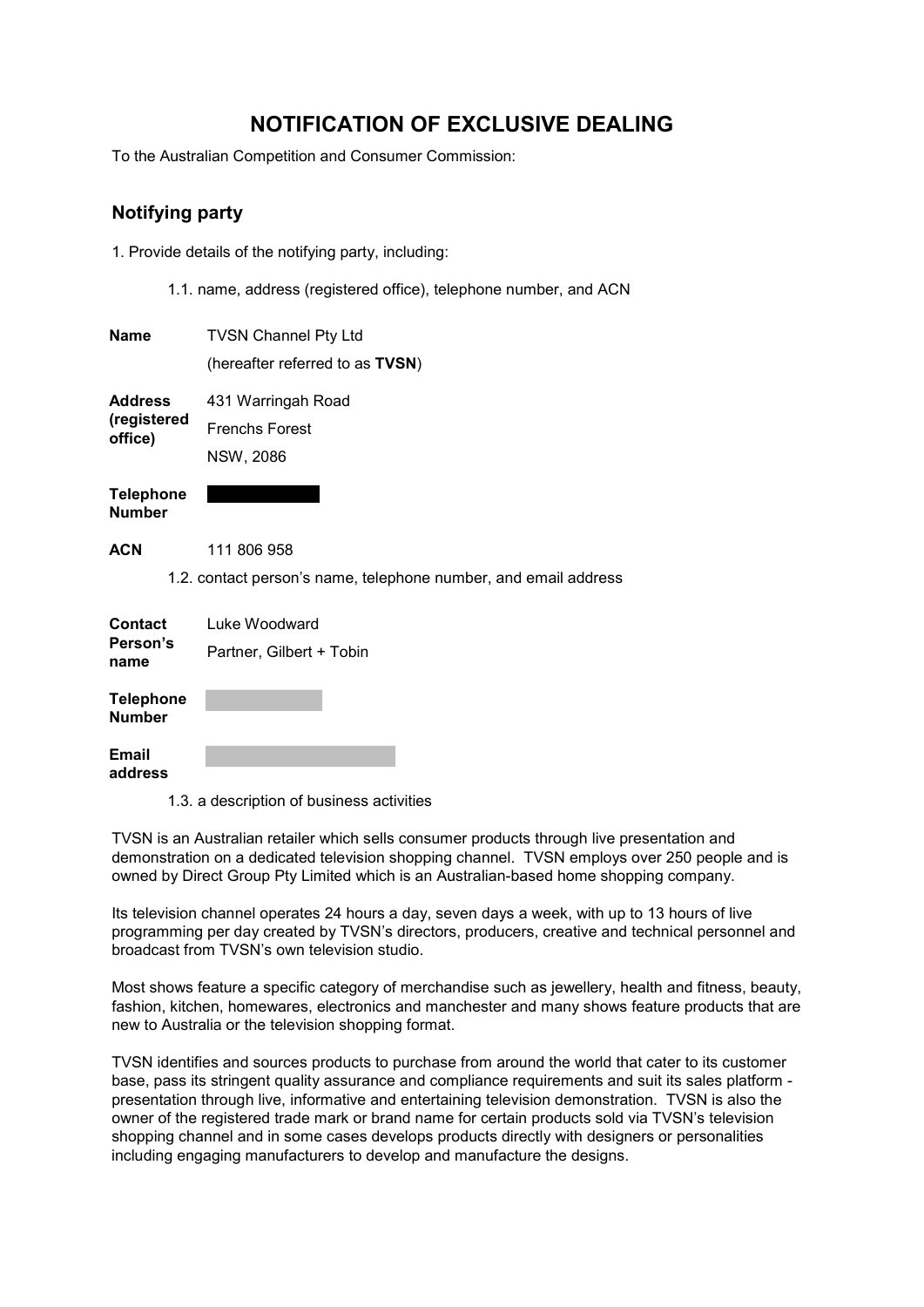Products can be ordered via TVSN's website and over the phone. TVSN has an on-site Customer Care Centre and customers can place orders or speak to a Customer Care Representative 7 days a week between the hours of 6 am to 1am Monday to Friday and 7am to 1am Saturday and Sunday. TVSN also has an automated telephone ordering system that can take telephone orders 24 hours a day, 7 days a week.

TVSN also provides a product distribution function as well as after sales support and a customer loyalty program. TVSN devotes a considerable amount of resources to warehousing, packaging, postage and stock management with the ability to stock and deliver products to customers from TVSN's on-site warehouse facility. After sales support and the terms of trade that customers receive when buying products from TVSN is essential to customer loyalty. TVSN assists its customers in accessing supplier guarantees and warranties and complements its after sales support with a customer loyalty program. TVSN also conducts after sales communications based on rating and review feedback and takes that feedback into account as part of its efforts to continually improve its service offering to customers.

As a by-product or consequence of selling products purchased from suppliers via its television shopping channel, TVSN also provides suppliers with marketing and promotional services. TVSN does not market or promote products or provide marketing services where it is not selling or acting as retailer in relation to those products.

Marketing and promotional services includes the development and creation of the televised campaign or feature (including training and support for any supplier provided on-air presenter/ guest), display on the accompanying TVSN website, and the creation of other promotional collateral or materials in support of turning the time that the product is featured on the TVSN television channel into sales. This can include, features in the TVSN Shopper's Guide (the monthly publication issued by TVSN outlining TVSN television channel's planned programming for that month together with other marketing information or product or event features), features in TVSN catalogues (printed and/or electronic product catalogues distributed from time to time to customers), features in marketing events or campaigns and other promotional activities.

1.4. email address for service of documents in Australia.

| <b>Email</b> |  |
|--------------|--|
| address      |  |

### **Details of the notified conduct**

2. Indicate whether the notified conduct is for:

2.1. exclusive dealing (s. 47 of the *Competition and Consumer Act 2010* (Cth) (the **Act**)

Notice is hereby given, in accordance with subsection 93 (1) of the Act, of particulars of proposed conduct of a kind referred to in subsection 47 (5) of that Act in which the notifying party proposes to engage.

2.2. resale price maintenance (s. 48)

No.

2.3. collective bargaining (s. 93AB). If the notified conduct is for collective bargaining, whether the notified conduct includes a collective boycott.

No.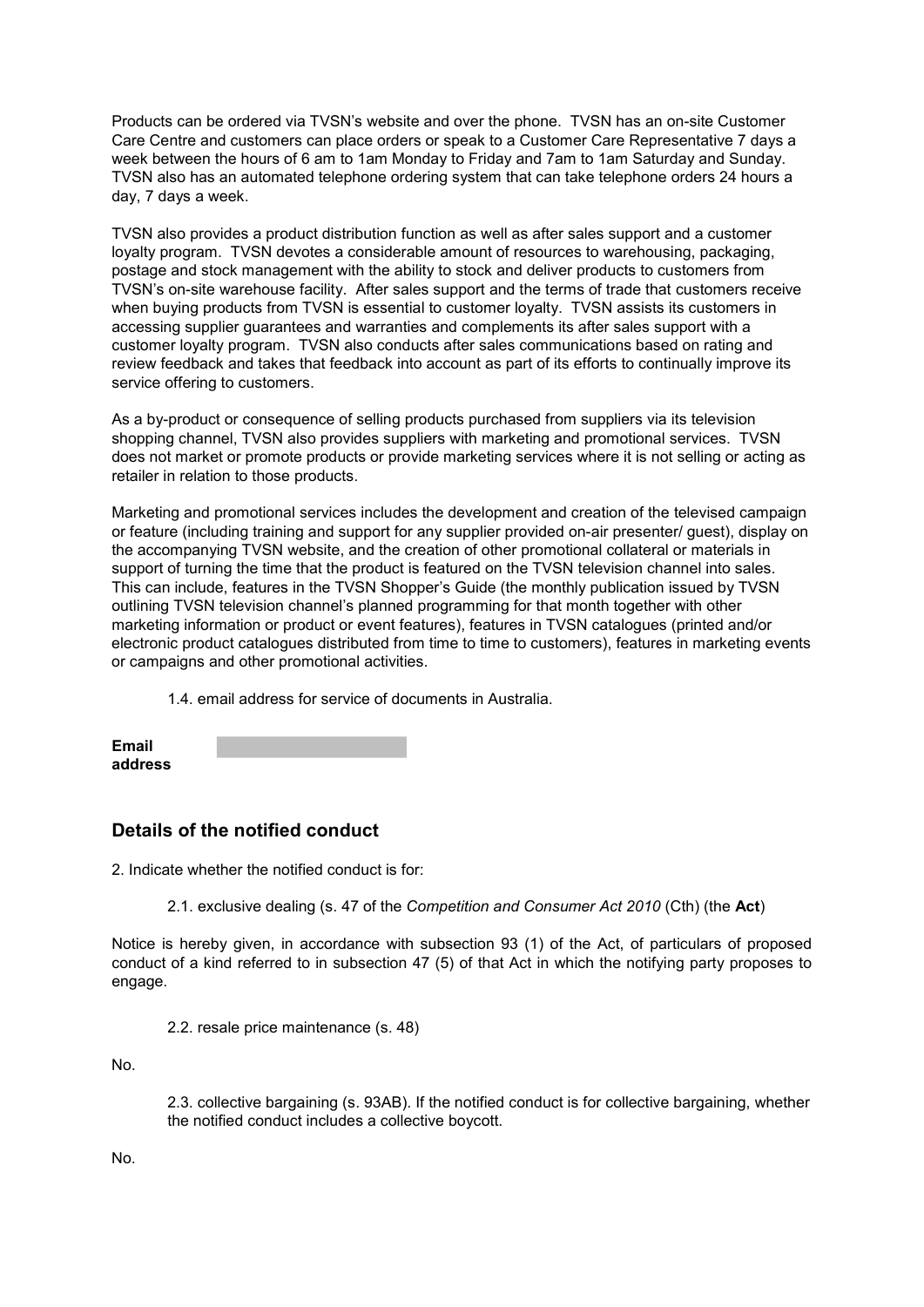- 3. Provide details of the notified conduct including:
	- 3.1. a description of the notified conduct

TVSN is a dedicated television shopping channel retailer (hereafter **DTSCR**). A DTSCR is a retailer which predominantly utilises the live presentation or live demonstration format to sell products to consumers within Australia or New Zealand on a dedicated television shopping channel (ie, one that generally operates 24 hours a day, 7 days a week).

In this context "live" can include a show recorded earlier provided it has the interactive or unscripted features with intermittent or continuous consumer calls to action that distinguish it from a pre-recorded informercial or advertisement.

The notified conduct relates to the following:

 TVSN can refuse to acquire products and services from a supplier, or has the ability to terminate the supplier agreement, for the reason that the supplier (or related body corporate) has supplied or proposes to supply, or has not agreed not to supply, products or services to another DTSCR.

Where a contract or agreement is entered into with a supplier, this will be reflected in the contract or agreement. The agreement will permit the supplier to terminate the agreement at its own election on giving one month's notice.

DTSCRs do not include other retailers which do not predominantly utilise the live presentation or live demonstration format to sell products on a dedicated television shopping channel, other broadcasters who may program live presentation or demonstration formats for the sale of consumer products but do not themselves retail those consumer products, or other marketing or distribution channels which the supplier might choose to use to market and/or sell their products including:

- the supplier's own direct channels;
- other online retail outlet options;
- a bricks and mortar outlet; or
- other televised options including any of the various choices for advertorial or informercial advertisements, where the supplier is the retailer and receives the product sales and/or the "live" presentation or demonstration format is not used such as, but not limited to:
	- slots on Spree TV, Aspire TV or iShop TV (which do not use the "live" presentation/ demonstration format); or
	- segments broadcast within or during other programming such as Nine's Today Extra, Channel Seven's Morning Show and Daily Edition and Channel Ten's Studio Ten; and
	- − segments broadcast in-between programming or during advertorial breaks on the various television channels.

As none of the above options are DTSCRs, the notified conduct does not prevent the supplier from choosing to market and/or sell their products via these options.

Nor does it actually prevent the supplier from choosing to use another DTSCR to feature its products instead of TVSN or from switching from TVSN to another DTSCR.

As at the date of this notification, Hyundai-Openshop is the only other retailer which properly fits the description of a DTSCR and comes within the scope of the exclusive dealing conduct.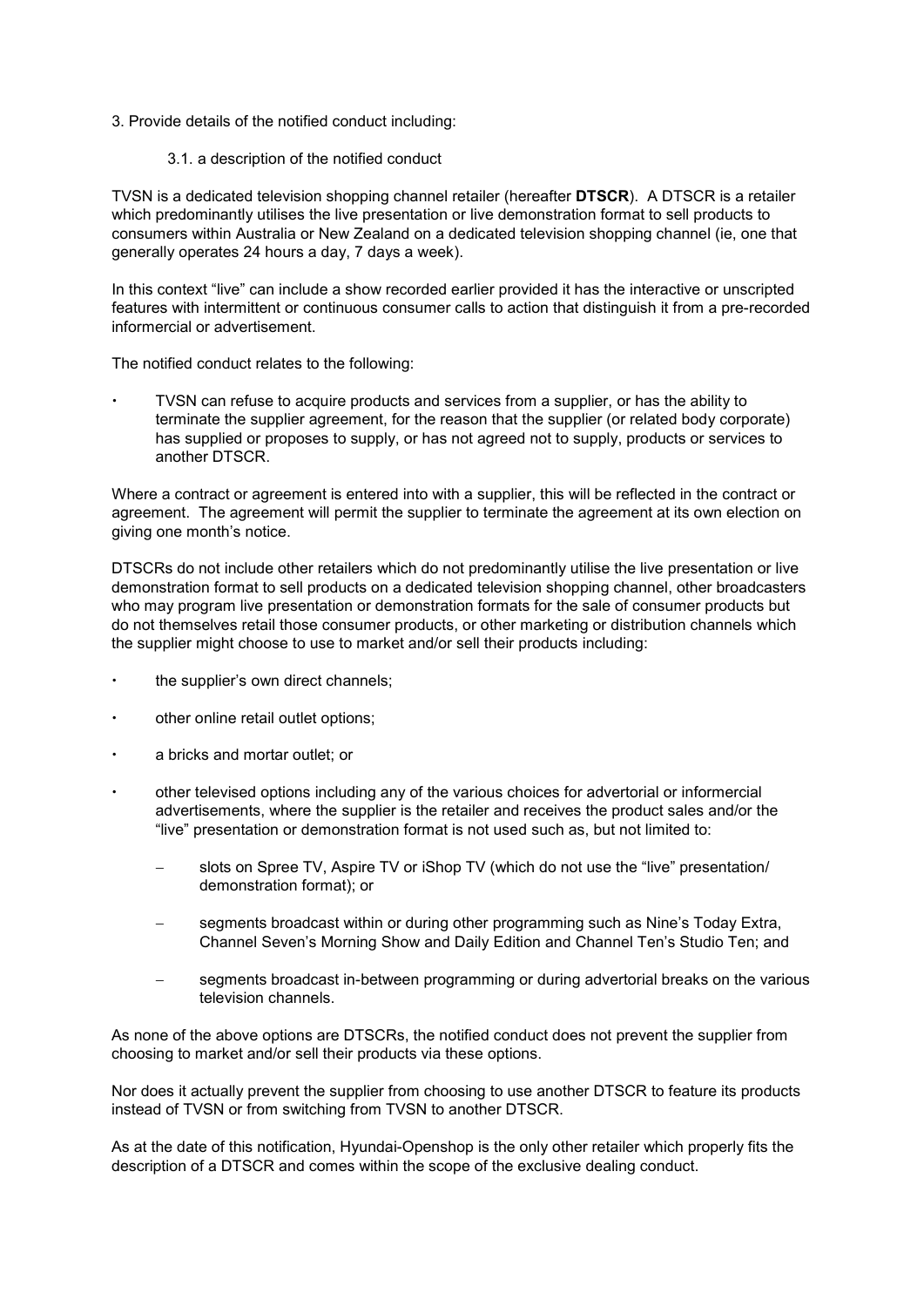3.2. any relevant documents detailing the terms of the notified conduct

There are no other relevant documents providing further detail on the terms of the notified conduct.

3.3. the rationale for the notified conduct

In order to viably compete against the myriad of options available to consumers for the purchase of consumer goods (including online, mobile, bricks and mortar and other DTSCRs), TVSN seeks to differentiate itself within the live presentation television format.

Creating this differentiated sales outlet for consumers requires significant investment by TVSN (including identifying and sourcing the products and developing the campaign for how that product can best be promoted to optimise the conversion of minutes of television air time into sales dollars).

This involves:

- the use of confidential TVSN know-how and proprietary information which has been developed over time and through experience of what has worked in terms of generating sales and what has not;
- TVSN taking the volume and financial risk on the ability to sell the stock it has purchased via its television shopping channel format; and
- Forward planning in terms of programming, scheduling , production, promotion of future events and campaigns and the purchasing of stock (which depending on the nature of the product and the size of the order might be required well in advance of the intended televised feature or event - sometimes more than 6 months in advance).

TVSN's choice to acquire and invest in the promotion of a supplier's products is based on it having qualities that align with the TVSN business model for viability within the retail space. A model which comprises TVSN's ability to offer customers a 'unique find' within the live demonstration format used by DTSCRs as well as different, informative and entertaining content.

TVSN has finite business, financial and retail space (in TVSN's case – viewing time) resources available to promote and sell the products it acquires from suppliers. As with any retailer, it is fundamental that it have the commercial freedom to choose which suppliers to deal with, including the commercial freedom not to invest its scarce resources in purchasing products from suppliers selling to other direct format competitors. In the event that a supplier elects to use another DTSCR, TVSN will no longer wish to use its finite resources and warehousing space to hold those products when those resources can be better used to stock and promote other products which align with the TVSN business model.

The notified conduct protects the investment TVSN has made in its own brand and the expectation from customers that TVSN will offer them a unique find within the live presentation format and programming content that is different from what can be seen on other DTSCRs. It also reduces the risk of TVSN's brand positioning suffering the negative consequences of another DTSCR providing a poor customer experience (in terms of quality, terms of trade and/or after sales support) or positioning a brand or product and its features and attributes in a way that conflicts or tarnishes the trust relationship between TVSN and its customers.

3.4. any time period relevant to the notified conduct.

TVSN wishes to insert a clause into its supplier contracts to reflect the notified conduct. It is intended that the notification protection cover the ability to introduce or operate on the basis of such a clause in TVSN's ongoing commercial dealings with suppliers. In other words, the period of protection afforded under the notification is not intended to be time limited.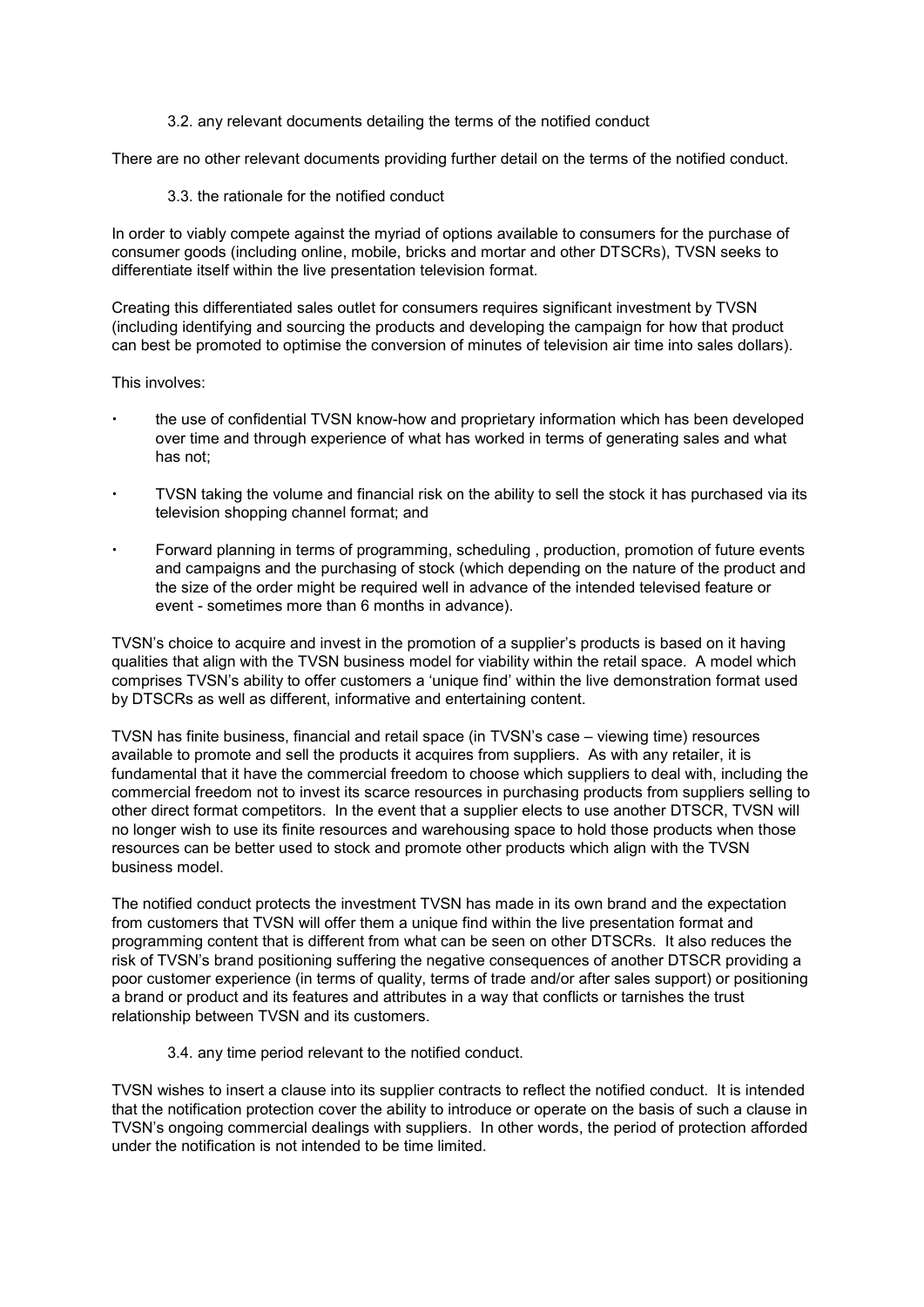4. Provide documents submitted to the notifying party's board or prepared by or for the notifying party's senior management for purposes of assessing or making a decision in relation to the notified conduct and any minutes or record of the decision made.[1](#page-4-0)

The decision to notify was not made at the board level. TVSN's senior management decided to avail itself of the notification regime. Whilst, there was no view taken that the notified conduct would result in a substantial lessening of competition, the notified conduct is a form of exclusive dealing and the notification was made to provide business certainty.

5. Provide the names and/or a description of the persons or classes of persons who may be directly impacted by the notified conduct (including targets in collective bargaining or boycott conduct) and detail how or why they might be impacted.

Suppliers to TVSN will not be able to simultaneously sell or market and promote their products through another DTSCR but can:

- switch to another DTSCR; and
- at any time, supply, market and promote their products through any other medium including:
	- the supplier's own direct channels;
	- other online retail outlet options;
	- a bricks and mortar outlet; or
	- − other television-based options including any of the various choices for advertorial or informercial advertisements such as:
		- slots on Spree TV, Aspire TV or iShop TV; or
		- segments broadcast within or during other programming such as Nine's Today Extra, Channel Seven's Morning Show and Daily Edition and Channel Ten's Studio Ten; and
		- segments broadcast in-between programming or during advertorial breaks on the various television channels.

See Confidential Attachment A to the Supporting Submission dated 30 April 2020 which provides further information in relation to suppliers.

At present, only Hyundai-Openshop fits the description of a DTSCR. The notified conduct will mean that although products will not be simultaneously marketed on more than one DTSCR, DTSCRs will still compete to have the product exclusively distributed on their television shopping channel.

### **Market information and concentration**

6. Describe the products and/or services, and the geographic areas, supplied by the notifying parties. Identify all products and services in which two or more parties to the notified conduct overlap (compete with each other) or have a vertical relationship (e.g. supplier-customer).

TVSN is a consumer goods retailer selling a broad range of products across fashion, health and fitness, beauty, kitchen and food, electronics, homewares, jewellery, travel and garden and leisure to consumers in both Australia and New Zealand.

<span id="page-4-0"></span> <sup>1</sup> Notifying parties are encouraged to consult with the ACCC prior to lodgement to discuss the scope and range of documents needed in the context of the proposed conduct the subject of the notification.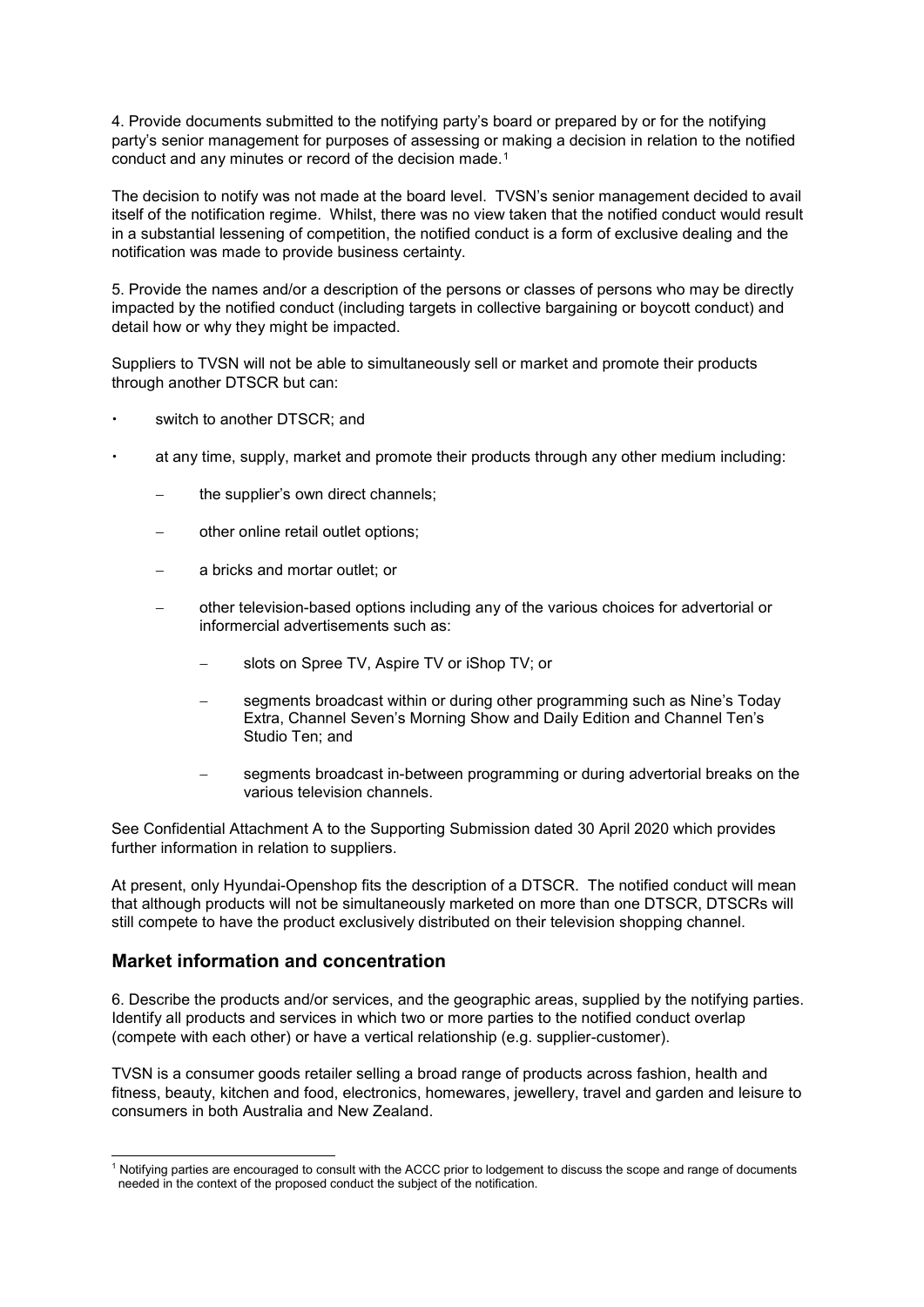The products retailed by TVSN through live presentation or demonstration on its television sales channel are sold in the context of the broader retail markets for each relevant product category.

7. Describe the relevant industry or industries. Where relevant, describe the sales process, the supply chains of any products or services involved, and the manufacturing process.

See Supporting Submission dated 30 April 2020 for further information.

8. In respect of the overlapping products and/or services identified, provide estimated market shares for each of the parties where readily available.

TVSN's sales of products in each of the categories listed above would only represent a fraction of one percent of those products sold in Australia.

9. In assessing a notification, the ACCC takes into account competition faced by the parties to the proposed conduct. Describe the factors that would limit or prevent any ability for the parties involved to raise prices, reduce quality or choice, reduce innovation, or coordinate rather than compete vigorously. For example, describe:

9.1. existing competitors

As noted above, TVSN competes with other online and bricks and mortar retailers for customer sales (including, Hyundai-Openshop, department stores eg, David Jones and Myer, product specialists eg, Chemist Warehouse, Priceline, Adore Beauty, Bing Lee and JB HiFi, supplier's direct channels and online market places like eBay and Amazon). It also competes with other broadcasters for consumer interest and viewership.

9.2. likely entry by new competitors

TVSN competes with countless other retailers. The notified conduct is not a barrier to new entry, nor does it prevent entrants or existing competitors from reaching minimum efficient scale.

#### 9.3. any countervailing power of customers and/or suppliers

TVSN is constrained in setting prices and determining the service/quality offering to consumers by the easy availability of identical products or close substitutes from numerous competing retail outlets. Competition is a click away, and consumers can and do search the web to compare offers.

Further, TVSN is constrained with respect to the terms it offers suppliers given the large range of competing distribution channels. This includes the supplier's continued choice between DTSCRs under the notified conduct – where the channel offering the most attractive proposition and terms to suppliers will be successful.

#### 9.4. any other relevant factors.

TVSN does not have the ability to successfully engage in foreclosure strategies. Specifically, it does not have the ability and incentive to:

- foreclose another DTSCR; or
- prevent another DTSCR or any other retailer from achieving minimum efficient scale.

Nor does it have any ability to foreclose a supplier's access to consumers.

See Supporting Submission dated 30 April 2020 and CEG economic report for further information.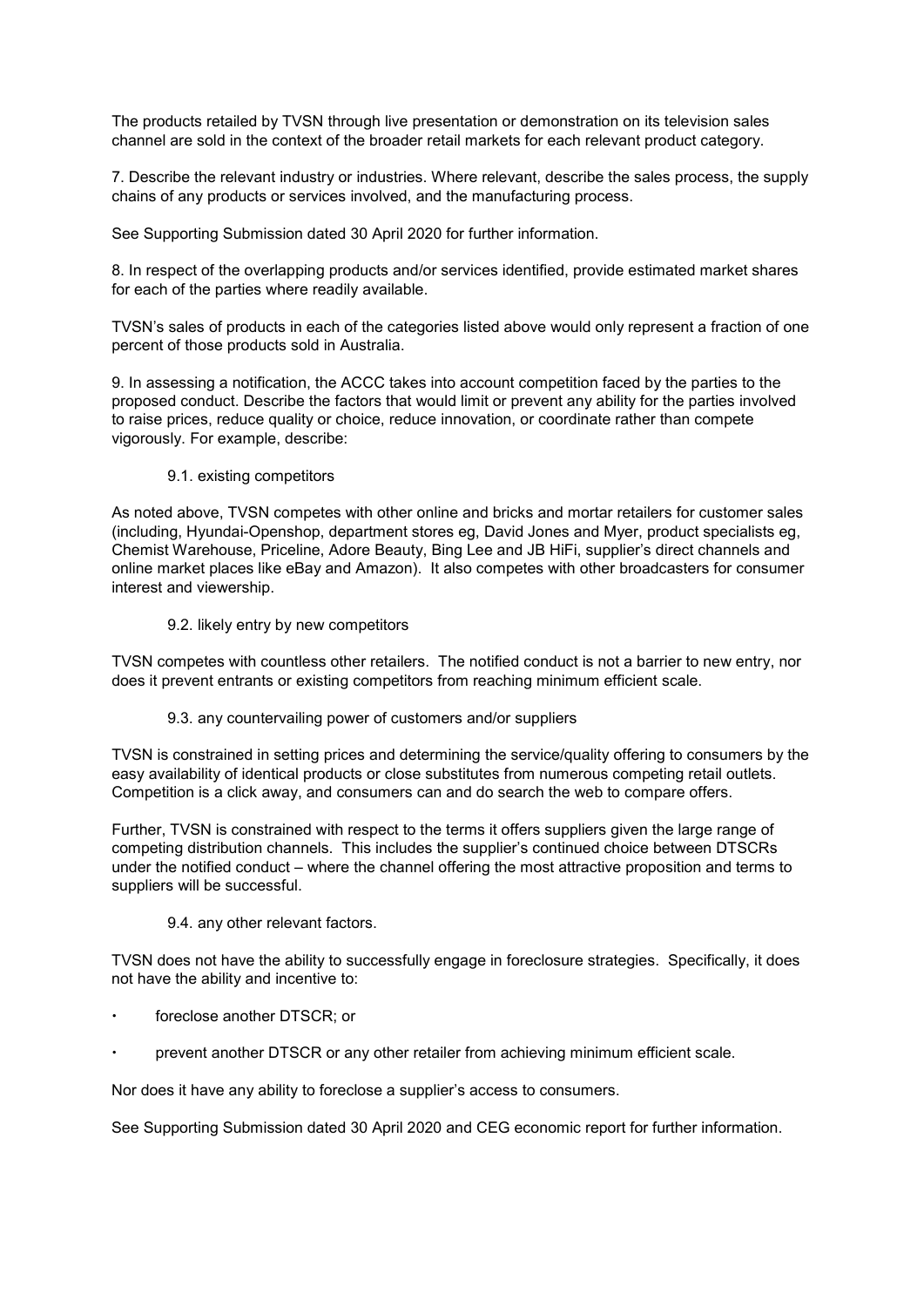# **Public benefit**

10. Describe the benefits to the public that are likely to result from the notified conduct. Provide information, data, documents or other evidence relevant to the ACCC's assessment of the public benefits.

See section 4 of the Supporting Submission dated 30 April 2020 and the economic report of CEG in support of this notification.

In summary, it is well-recognised in competition jurisprudence and economic literature that strong public benefits can flow from exclusivity aligning the incentives of suppliers and retailers to achieve more efficient investment outcomes and allocation of scarce resources.

Under the notified conduct, the interests of TVSN will be more aligned with the supplier to better promote the brand and the products in line with its business model, recover its investment and sell purchased stock. It will also allow for a reduction in information asymmetry between suppliers and consumers with a greater incentive to invest more in the presentation of products and explain their features and uses. This investment also has the potential to increase interbrand competition. A product that a consumer may have walked past on the shelf (because they did not know what it was or how it could be used) may now be considered by the consumer as something which he/she could buy following the live demonstration. That process may involve the customer considering all the alternative brands of that product type.

# **Public detriment (including likely competitive effects)**

11. Describe any detriments to the public that are likely to result from the notified conduct, including those likely to result from any lessening of competition. Provide information, data, documents, or other evidence relevant to the ACCC's assessment of the detriments.

The notified conduct does not have the purpose, effect or likely effect of substantially lessening competition in any relevant market and will not result in any public detriment.

The fact that an exclusivity by definition creates a restriction or limit on a commercial freedom is not in and of itself a public detriment. Exclusivity conditions are common in commercial dealings and it is well-recognised that exclusivity can enhance the efficiency and competitiveness of markets and generate benefits for both parties and the broader public. It is only under certain conditions that exclusivities will result in outcomes that substantially lessen competition. Those conditions do not exist in relation to this notification.

TVSN does not have the ability to successfully engage in foreclosure strategies. Specifically, it does not have the ability to foreclose another DTSCR or prevent it from achieving minimum efficient scale.

Nor does it have any ability to foreclose a supplier's access to consumers.

Consumers can buy identical or substitute products from a myriad of options (including online, mobile or in-store options and for that matter, substitutable products from other DTSCRs). The notified conduct does not change that.

The notified conduct does not prevent the supplier from marketing and/or selling their products via any other marketing or distribution channel, including through live or pre-recorded television formats.

Nor does it actually prevent the supplier from:

 choosing instead of TVSN to use another DTSCR to feature its products (with DTSCRs competing to have the supplier's products on their channel); or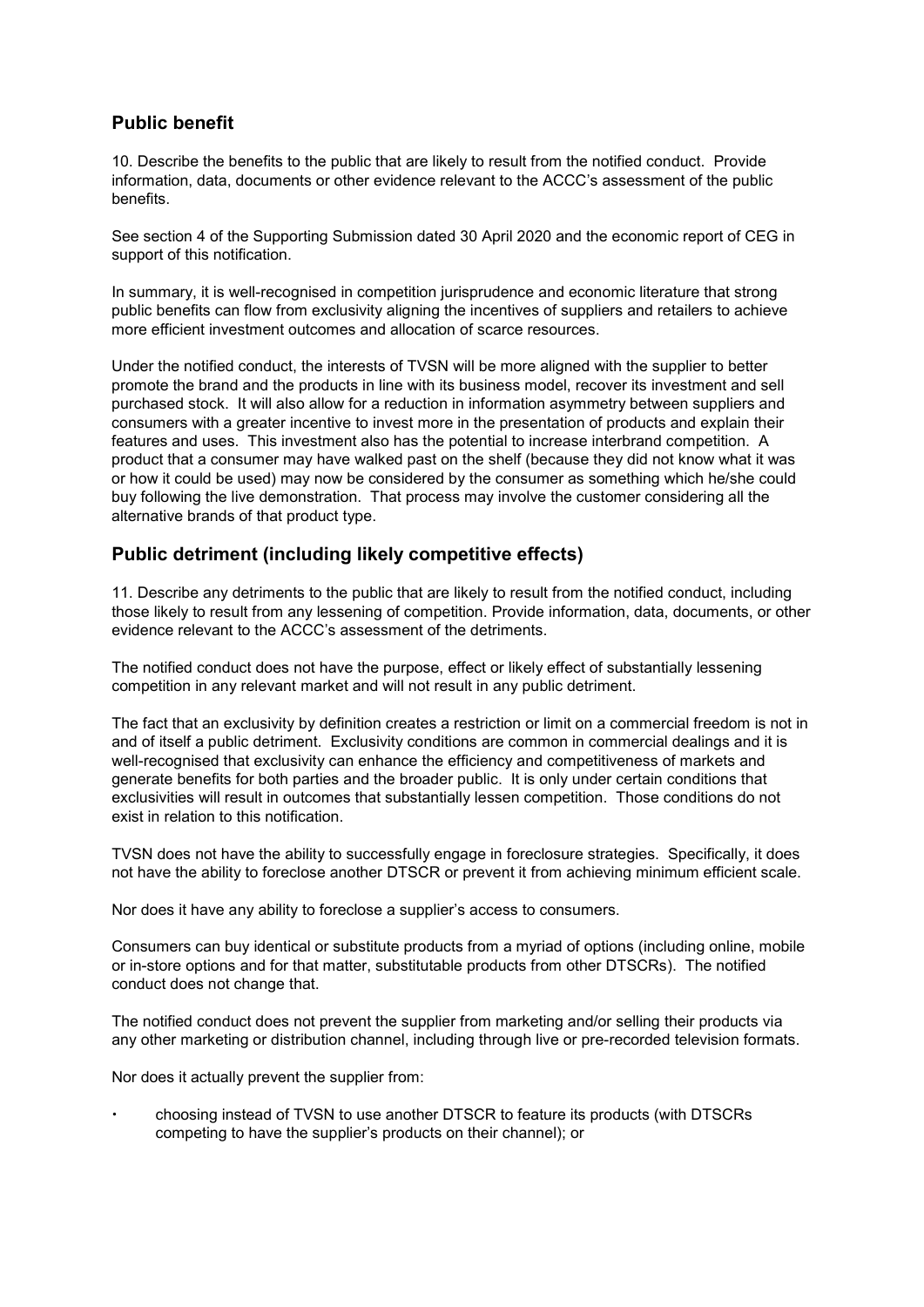having commenced sales through TVSN, subsequently switching from TVSN to another DTSCR, upon termination of the supplier agreement.

See sections 3 and 9 of the Supporting Submission dated 30 April 2020 and the economic report of CEG in support of this notification for further information.

## **Contact details of relevant market participants**

12. Identify and/or provide names and, where possible, contact details (phone number and email address) for likely interested parties, such as actual or potential competitors, customers and suppliers, trade or industry associations and regulators.

See Confidential Attachment A to the Supporting Submission dated 30 April 2020.

### **Any other information**

13. Provide any other information you consider relevant to the ACCC's assessment of the notified conduct.

See the Supporting Submission dated 30 April 2020 including confidential attachments and the economic report of CEG in support of this notification.